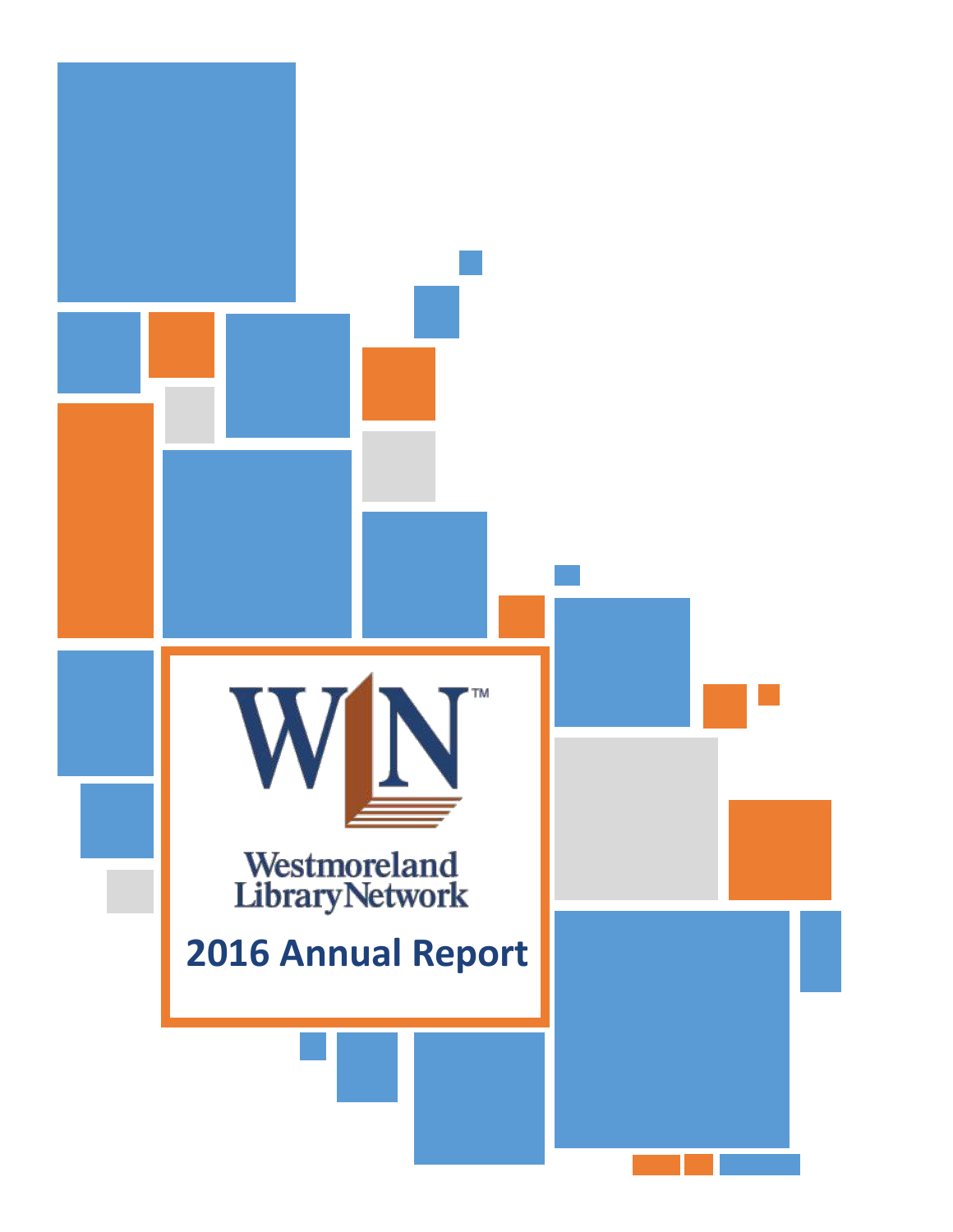# **Letter from the Executive Director**

The Westmoreland County Federated Library System is comprised of 22 independent public libraries and 4 branches in Westmoreland County. For many years these libraries have cooperated with each other to provide quality library services for free to all the residents of Westmoreland County. The Headquarters of the System located on Donohoe Road in Hempfield Township is the center that binds the members together in a variety of ways. The best example is the Integrated Library System (ILS) that is managed by the Headquarters. It is this that is the life blood of the main service of each library in providing books, audio, DVDs, eBooks, etc. to Westmoreland County residents. In addition, the Headquarters manages the van service that delivers materials from one library to another for the benefit of library patrons. In order to help the System grow, the Headquarters currently has the following goals:

- Experiment with ways to engage library patrons, especially with the use of technology.
- Develop and grow partnerships with community organizations to further the interests of our libraries and communities.
- Enhance programming opportunities for our libraries.
- Provide opportunities to raise the professional knowledge level of our library employees and volunteers, to enable them to meet the constantly evolving demands of libraries.
- Bring all our libraries up to an enhanced technology level, structure, and uniformity so they can better meet evolving technology challenges, and in such a way that the WLN headquarters can better support and maintain their technological needs.
- Explore ways of empowering and involving Member library employees and volunteers in the future direction of the WLN.
- Explore ways to be more efficient and cost effective.

As a way to implement part of these goals I am pleased to announce that we have been approved for funding from two organizations for a total of \$654,000 for technology infrastructure. The Richard King Mellon Foundation has generously given us \$450,000 of this total. The rest will come from the Federal E-rate program. The major part which is about \$377,000 will be spent to restructure the technology framework of each of our 25 library buildings and our headquarters. Also as part of this project we will be able to hire our part time technology specialist who now works three days a week to work full time. With the restructuring of each building and with other technological innovations we will be moving toward providing ongoing technology maintenance for each of our libraries at no labor charge.

Please read this report as a summary of accomplishments for the System and its Members in 2016.

Cesare Muccari *Executive Director Westmoreland County Federated Library System*

# **Mission Statement**

The Westmoreland Library Network (WLN), an alliance of public libraries in Westmoreland County, is dedicated to achieving excellence in providing library and information services for all county residents through the coordination of resources and services, the sharing of information expertise, and the promotion of library staff development for the mutual benefit of all member libraries.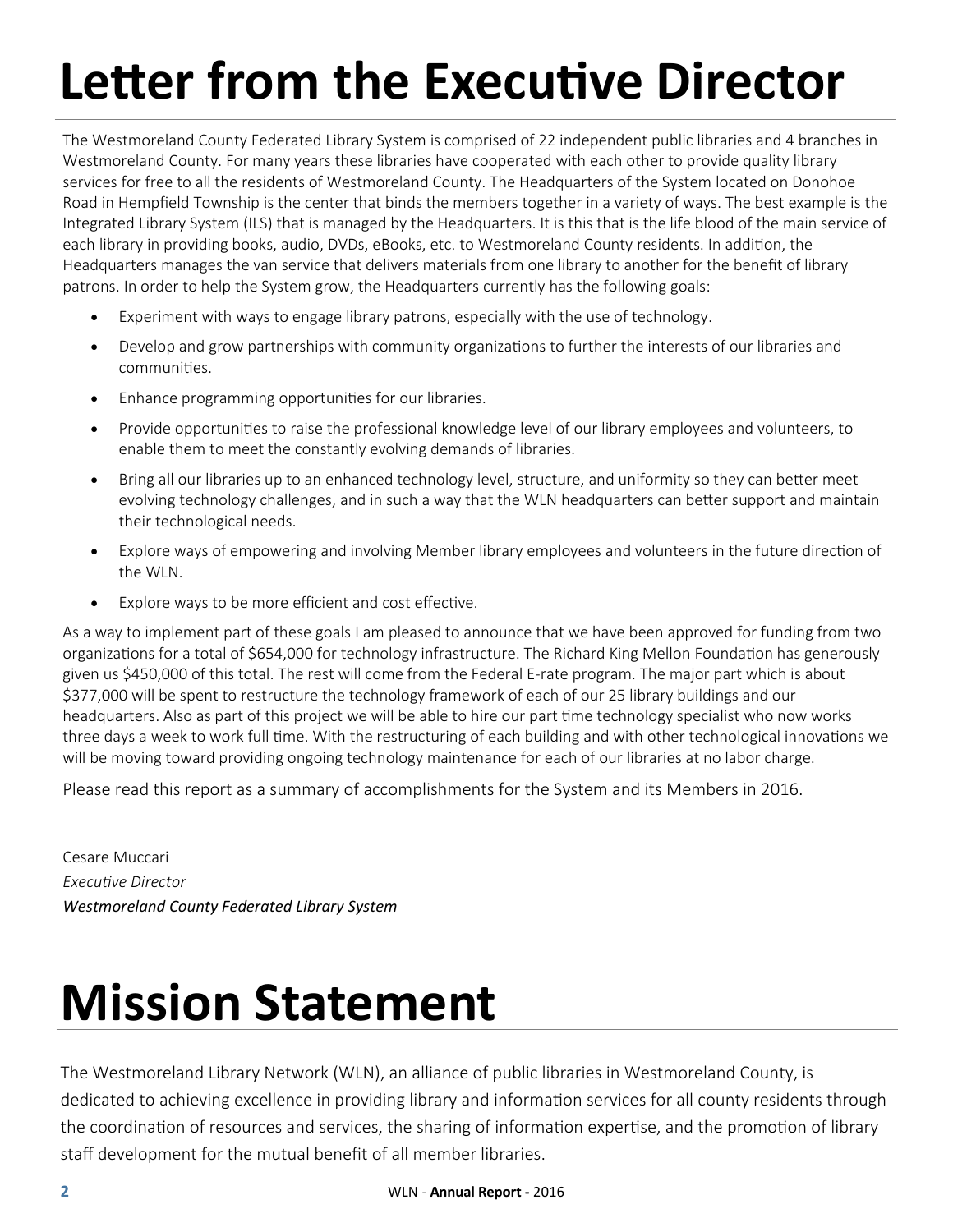# **About Us**

In 1993, WLN was formed to take advantage of an opportunity for increased funding from both the Westmoreland County government and the Commonwealth of Pennsylvania. The formation of WLN was fortuitous as it led to collaboration among Westmoreland County libraries on several fronts, including resource sharing, professional development and delivery of library services. Library directors and their board members became involved in decision-making for the WLN, and the quality of library service in Westmoreland County rose dramatically.



It was during this time that the WLN and its member libraries started to envision a new future for library service throughout the County. In January 2005, the WLN embarked upon the Westmoreland Information Network Project (WIN™). The goal of this project was to unite the libraries in a shared catalog with one integrated library system (ILS). The WIN™ Committee was formed to seek funding for the project and to select an ILS vendor.

Through hard work and diligence by the WIN™ Committee and WLN Board Members, the WIN™ Project was funded by generous grants from the R. K. Mellon Foundation and an LSTA grant from the Commonwealth of Pennsylvania. The Westmoreland County Commissioners also provided ample funding. Polaris Library Systems was chosen as the ILS vendor

On December 18, 2007, the vision of the WIN™ Project became a reality as twenty Westmoreland County libraries merged into a unified catalog on the Polaris ILS. Now, patrons had access to over 795,000 items belonging to the WIN™ libraries and were able to go to any of the libraries to check items in and out, were able to place holds and have their materials delivered to the library of their choice, and were able to access their patron accounts online. These unprecedented library services were immediately embraced by the residents of Westmoreland County.

By December 2011, the vision of the WIN™ was fully realized when Norwin Public Library, Penn Area Library and Manor Public Library joined WIN™, bringing library participation to 100%.

The WLN experienced significant administrative changes in January of 2011 when Commonwealth Libraries merged the WLN with the District Library Center. At that point, the WLN assumed the responsibility of the District Library Center for Westmoreland County libraries. The transition was challenging; however, it quickly became clear that Westmoreland County libraries were benefitting from the unified and streamlined services the combined WLN/District Center offered.

The WLN is committed to providing access to the most current technologies available. With this as a guiding principal, the System upgraded the ILS to Polaris 4.1 in October of 2012. This proved to be a sea change in the way library services are offered to our patrons. As a result of the upgrade, individuals can access the catalog and their accounts via the Mobile Catalog, receive text message notices and reminders, and customize their library experience.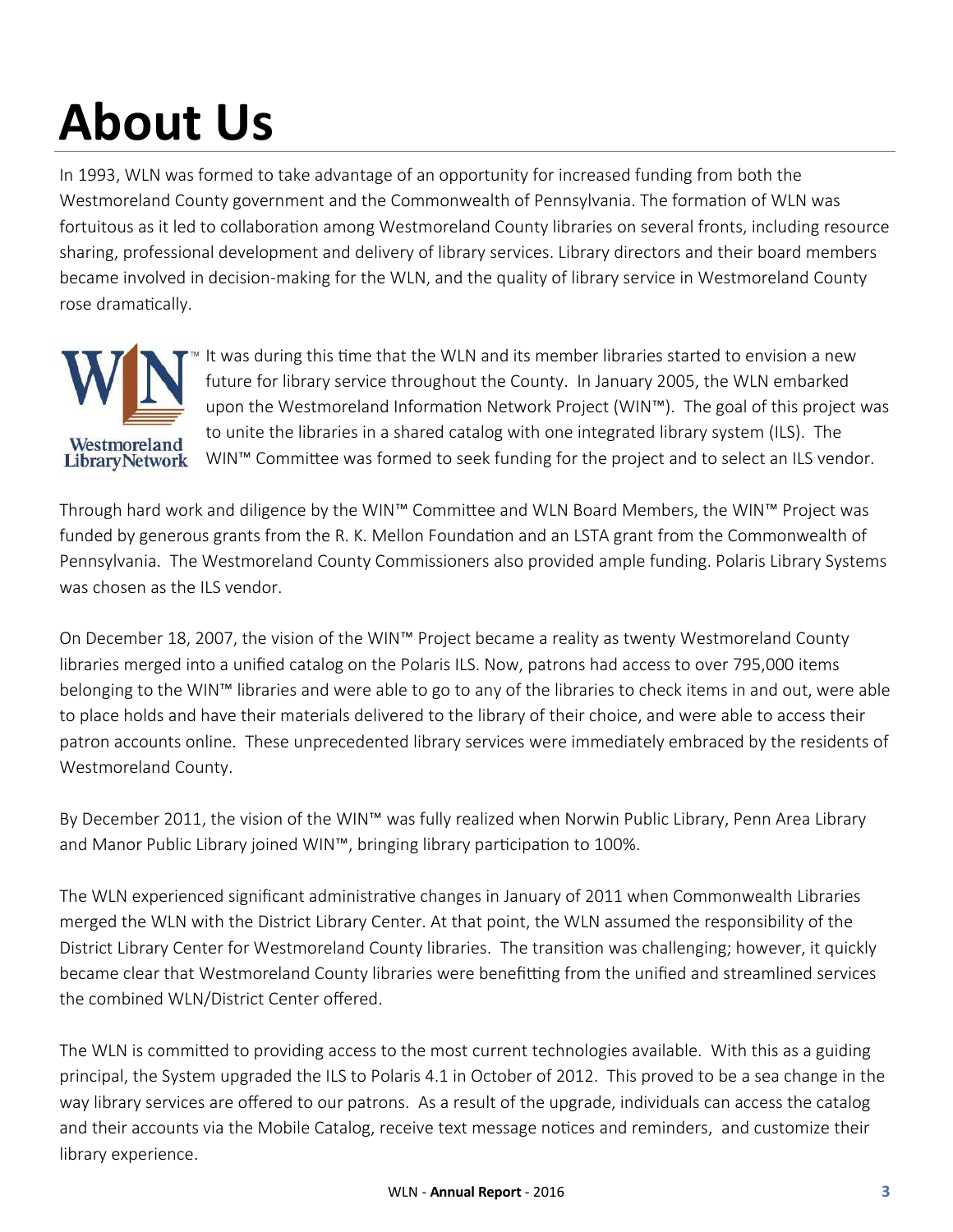# **WLN By the Numbers**

How WLN member libraries served the public in 2016. $<sup>1</sup>$ </sup>

**115,676**

registered library cardholders.

## **1,355,884**

people visited a public library in Westmoreland County in 2016.

**884,247**

items available for users to borrow.

**1,160,005** items checked out by WLN cardholders.

Patrons spent

**110,682**

hours using the free Internet service provided by public libraries.

Patrons checked out

**13,151**

more eBooks and eAudio compared to 2015.

Libraries were open

**48,587**

hours in 2016.

Libraries hosted

**4,206**

free programs for children, teens and adults.

**77,362**

people attended library programs.

<sup>1</sup>As reported on each library's Annual Report.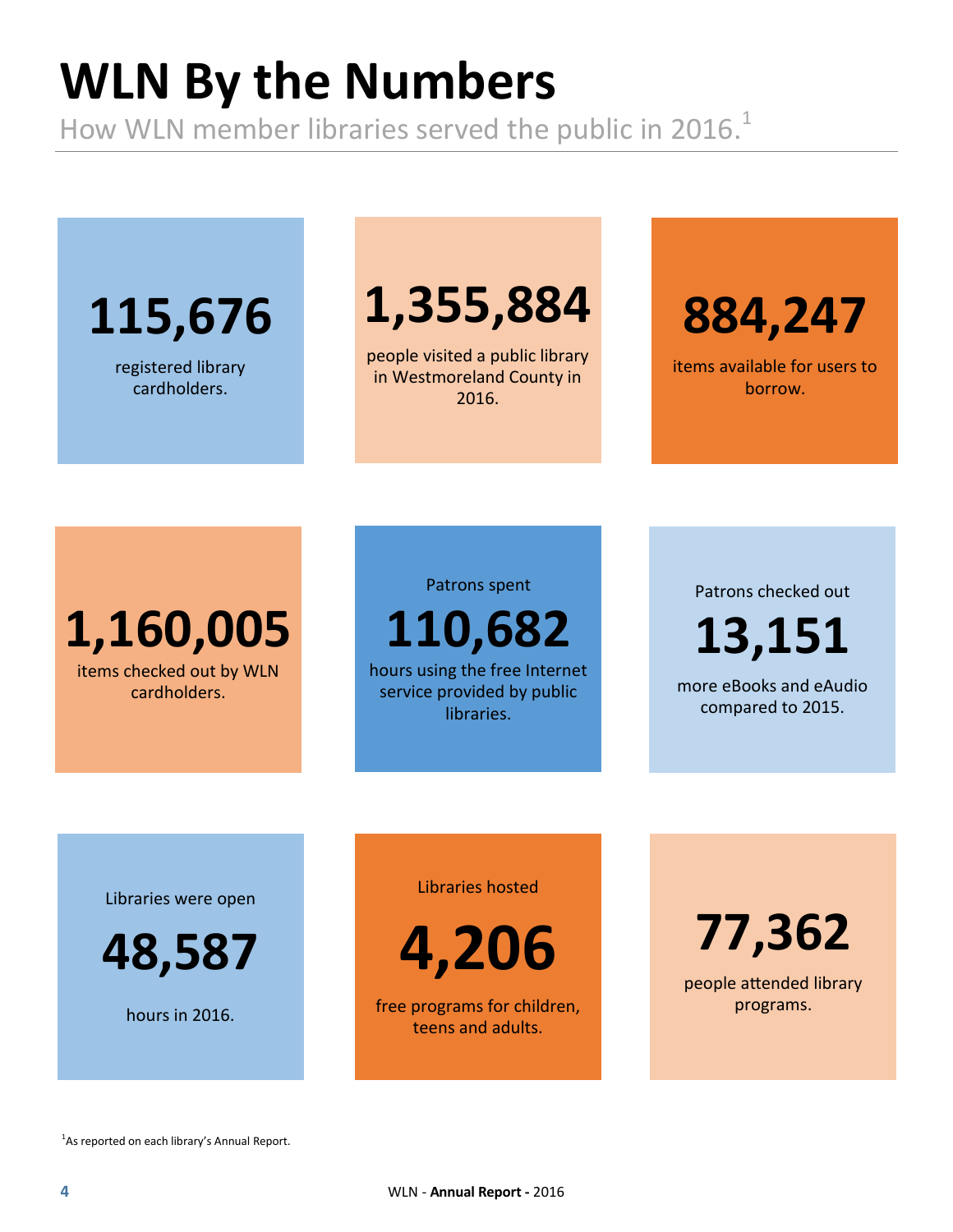# **Value of Library Services**

How much money library users saved in 2016.<sup>1</sup>

| <b>Books borrowed: 796,424</b><br>If library users had purchased the books at an average price of \$25 each \$19,910,600                          |  |  |  |
|---------------------------------------------------------------------------------------------------------------------------------------------------|--|--|--|
| <b>Audiobooks borrowed: 47,995</b><br>If library users had purchased the audiobooks at an average price of \$30 each\$1,439,850                   |  |  |  |
| <b>Videos borrowed: 197,908</b><br>If library users had rented the videos at an average price of \$4 each\$791,632                                |  |  |  |
| eBooks borrowed: 97,405<br>If library users had purchased the eBooks at an average price of \$13 each\$1,266,265                                  |  |  |  |
| <b>Magazine and newspaper subscriptions: 995</b>                                                                                                  |  |  |  |
| If library users had purchased the issues at an average price of \$4 each\$63,680                                                                 |  |  |  |
| <b>Reference questions answered: 80,153</b><br>If library users had used a fee-based service at a cost of \$8 per question\$641,224               |  |  |  |
| Interlibrary loan items ordered: 138,604                                                                                                          |  |  |  |
| <b>Adult Programs: 1,233</b>                                                                                                                      |  |  |  |
| <b>Children's and Teen Programs: 2,973</b>                                                                                                        |  |  |  |
| <b>Hours of Internet and Computer Use: 110,682</b><br>If library users had paid an average hourly rate of \$12 to access the Internet \$1,328,184 |  |  |  |
| The services that WLN Member Libraries provide to the public                                                                                      |  |  |  |
|                                                                                                                                                   |  |  |  |

**for free saved cardholders an estimated \$28,954,760 in 2016.**

1 Based on the New Hampshire Library Association's *Library Use Value Calculator*: http://nhlibrarians.org/calculator/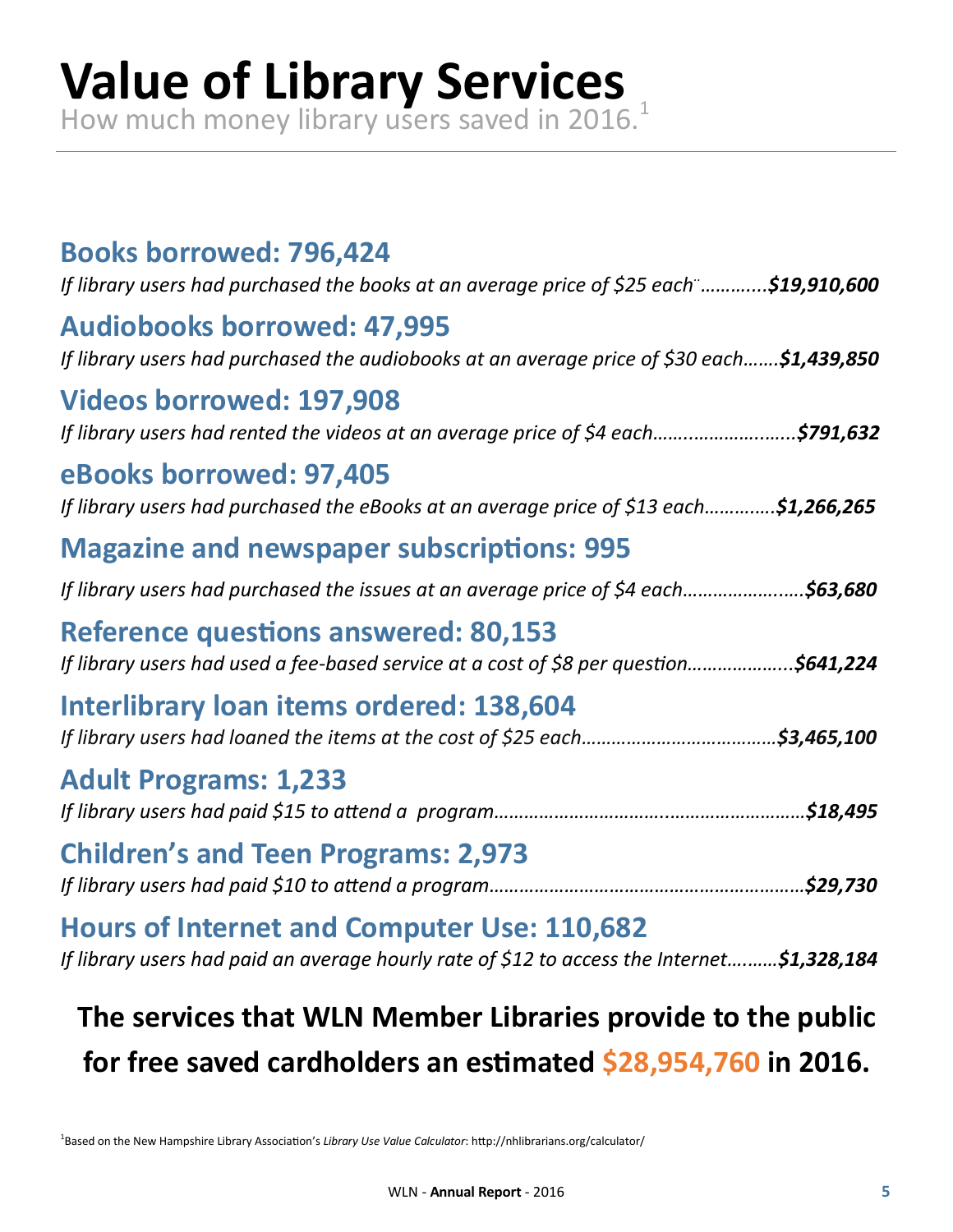### **2016 Operating Budget** Actual

### **Revenues**



|           | <b>Total Revenues</b> | \$1,845,937 |  |
|-----------|-----------------------|-------------|--|
| 0.02%     | <b>Miscellaneous</b>  | \$348       |  |
| 0.19%     | <b>Donations</b>      | \$3,445     |  |
| <b>1%</b> | <b>Grants</b>         | \$23,714    |  |
| 22%       | District Aid*         | \$415,043   |  |
| 15%       | <b>County Aid</b>     | \$285,000   |  |
| 61%       | <b>State Aid</b>      | \$1,118,387 |  |
|           |                       |             |  |

#### **Expenses**



|     | <b>Total Expenses</b>          | \$1,845,937 |
|-----|--------------------------------|-------------|
| 1%  | <b>Travel</b>                  | \$10,119    |
| 1%  | <b>Delivery Fleet</b>          | \$16,744    |
| 1%  | <b>Office Expenses</b>         | \$17,913    |
| 1%  | <b>Interlibrary Loan</b>       | \$19,415    |
| 1%  | Savings for a new van          | \$25,000    |
| 2%  | <b>Facility Related</b>        | \$40,983    |
| 3%  | <b>Carryover</b>               | \$51,791    |
| 4%  | <b>Program Related</b>         | \$64,629    |
| 4%  | <b>Library Materials</b>       | \$81,877    |
| 5%  | <b>County Aid Distribution</b> | \$95,863    |
| 8%  | <b>WIN</b>                     | \$151,077   |
| 17% | <b>Salaries &amp; Benefits</b> | \$313,306   |
| 52% | <b>State Aid Distribution</b>  | \$956,920   |

\*The normal amount of District Aid is 276,695. District Aid for 2015-16

was not received until 2016 because of the PA State budget impasse. Some invoices received in 2015, were paid in 2016.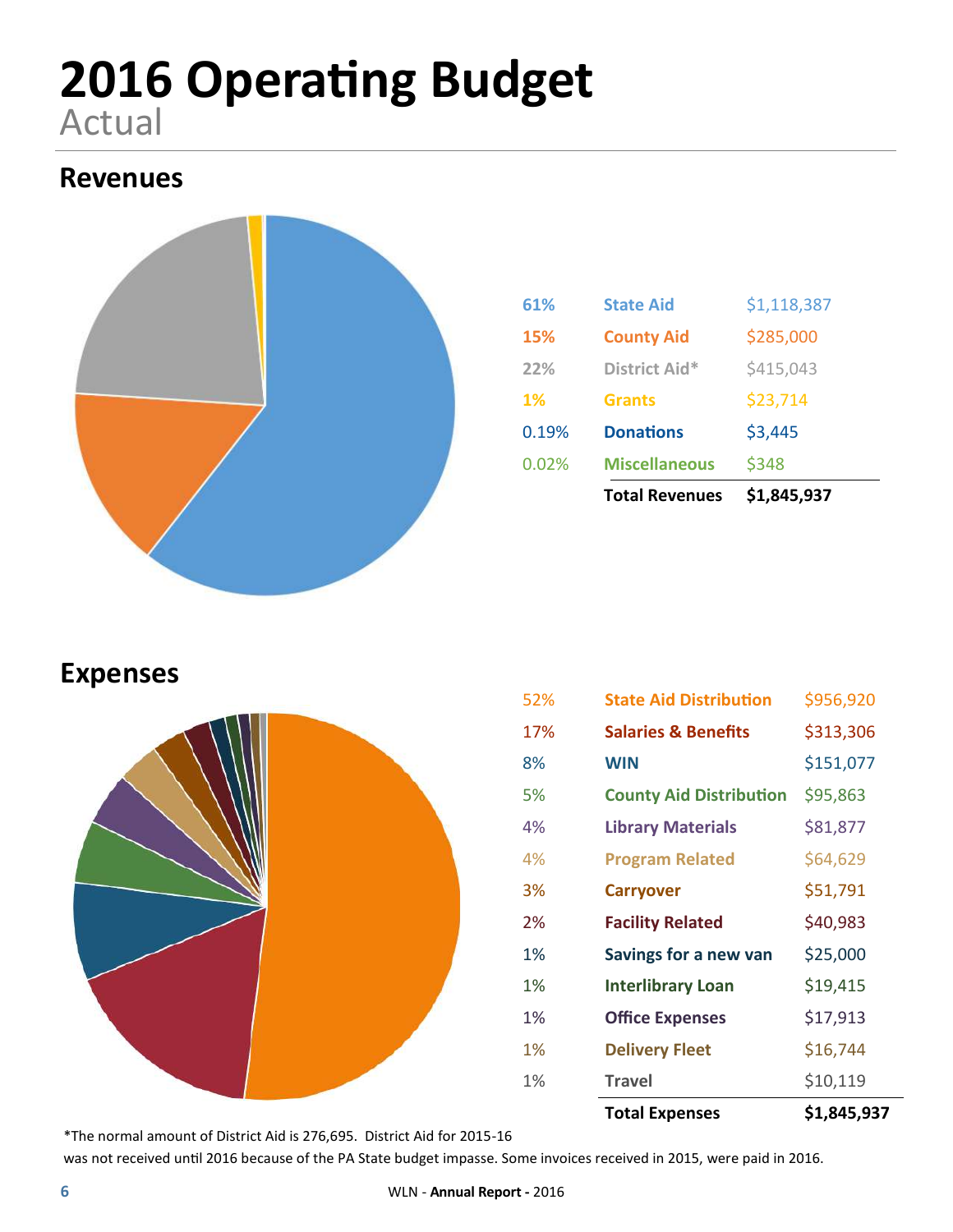### **Staff and Directors** Who's who in 2016

#### **Board of Trustees Library Directors**

**Pamela Hysong** President

**Wesley Roberts** Vice-President

**Mary Stubbs** Secretary

**Charles Greenberg** Treasurer

**Ruth Stoner** Member

**Cindy Soltys** Member

**William Scheeren** Member

**Adams Memorial Library** Tracy Trotter

**Avonmore Public Library** Daryl McIntosh

**Belle Vernon Public Library** Adrianne McConville

**Delmont Public Library** Denni Grassel

**Greensburg-Hempfield Area Library Rostraver Public Library** Linda Matey

**Jeannette Public Library** Hope Sehring

**Ligonier Valley Library** Janet Hudson

**Manor Public Library** Stephanie Capasso

**Monessen Public Library** David Zilka

**Mount Pleasant Free Public Library Vandergrift Public Library** Mary Kaufman

**Murrysville Community Library** Jamie Falo

**New Alexandria Public Library Jennifer Graham**

**New Florence Community Library** Margaret Betz

**Norwin Public Library** Diana Falk

**Penn Area Library** Dorene Miller

**Peoples Library** David Hrivnak

Naomi Cross

**Scottdale Public Library** Patricia Miller

**Sewickley Township Public Library** Mandy Luchs

**Smithton Public Library** Adrianne McConville

**Trafford Community Public Library** Sharon Peacock

Charlene Hoffer

**West Newton Public Library** Barry Harris

#### **WLN Staff**

**Cesare Muccari** Executive Director

**Dana Farabaugh** District Consultant

**Joseph Fee** Technology Resources Coordinator

**Kathleen Miller** Finance/Office Manager

**Kenneth O'Toole** IT Support Technician

**Diane Nowakowski**

Administrative Assistant